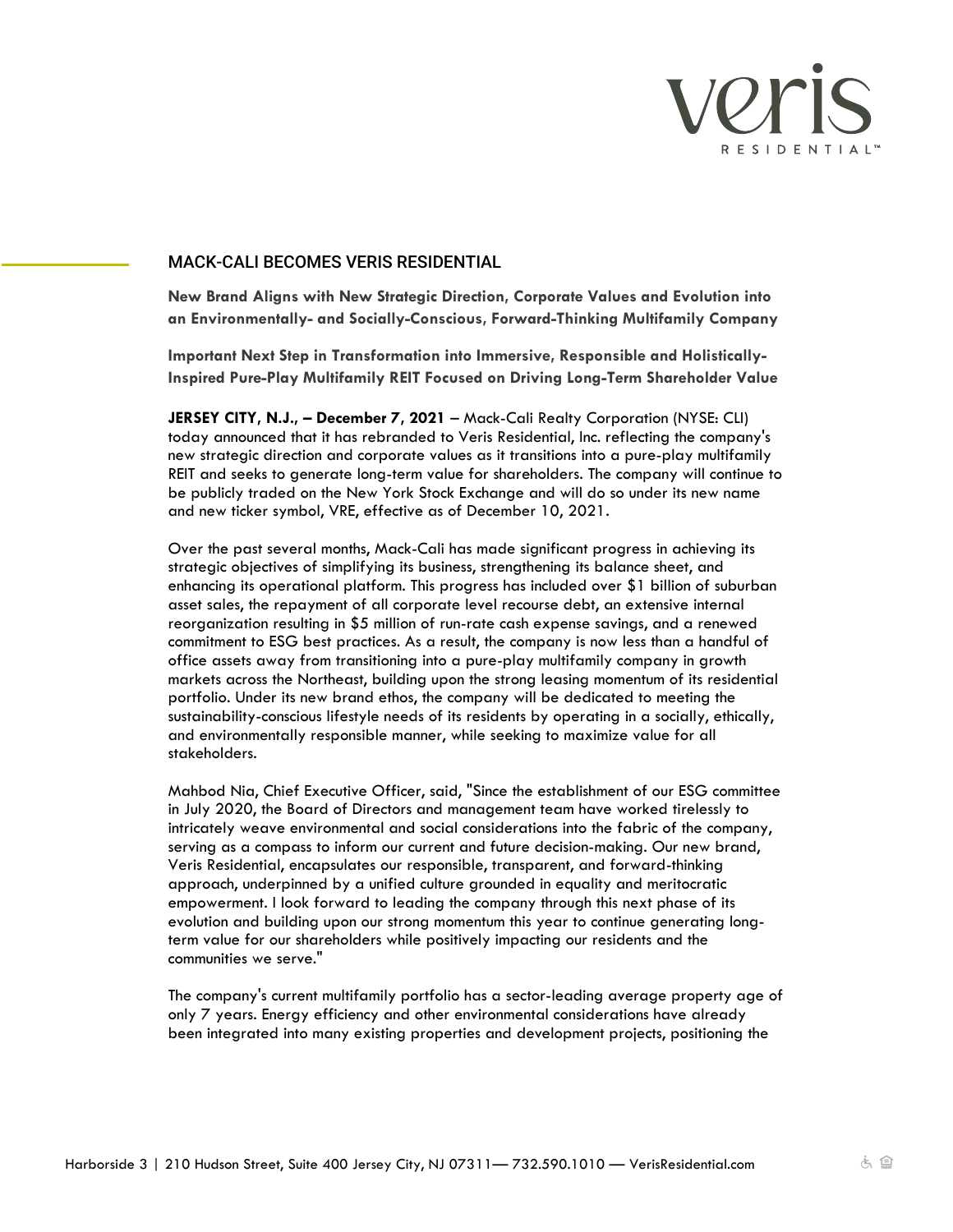

portfolio to deliver competitive growth over time. Additionally, in conjunction with its rebrand, the company has begun implementing a number of initiatives at the property and corporate levels that align with its core values, including:

- **Formally endorsing global sustainability initiatives**, such as the Ten Principles of the United Nations Global Compact and the Climate Group's EV 100 (the first U.S. real estate company to do so).
- **Enhancing support for diverse and all-inclusive communities**, including increasing gender and ethnic diversity within the company and Board of Directors, establishing employee affinity groups, introducing company wide diversity training, and becoming a signatory of the CEO Action for Diversity & Inclusion Pledge and the UN Women Empowerment Principles.
- **Reducing its overall carbon footprint** by establishing thoughtfully-designed new developments, a number of which have received LEED certifications; upgrading building management systems to include smart meters and thermostats as well as remote energy conservation via mobile devices; and considering further ways to mitigate the carbon footprint of existing properties. The company has also adopted 100% renewable electricity within its office headquarters and across the communal areas within its multifamily portfolio.
- **Adopting cutting-edge technology to improve energy consumption** by partnering with like-minded organizations that help enhance the resident experience with smart meter technology and by arming employees with the necessary tools to deliver outperformance.
- **Improving the health and wellbeing of its residents and employees**, including earning WELL Health and Safety certification across its multifamily properties earlier this year and selectively piloting a number of sustainable technologies, including hydroponic vegetable planting and net zero drinking water solutions, in addition to a wide range of in-place health and wellbeing initiatives.
- **Implementing a flexible, hybrid working structure** that ensures the company continues to attract and retain experienced, curious, and passionate team members dedicated to helping Veris Residential continue to achieve success.
- **Continuing to maintain a deep connection with the residents and communities it serves** by aligning with national and local organizations that share its values. Veris Residential is proud to partner with national organizations, including Habitat for Humanity, American Red Cross, and the National Forest Foundation while supporting local communities through philanthropic initiatives with Jersey City Medical Center, New City Kids, Boys & Girls Clubs, among others.

Tammy K. Jones, Board Chair, added, "The decision to reposition Mack-Cali as Veris Residential is an important milestone following the transformative steps the company has taken since the reconstitution of the Board of Directors. As we look ahead, we remain